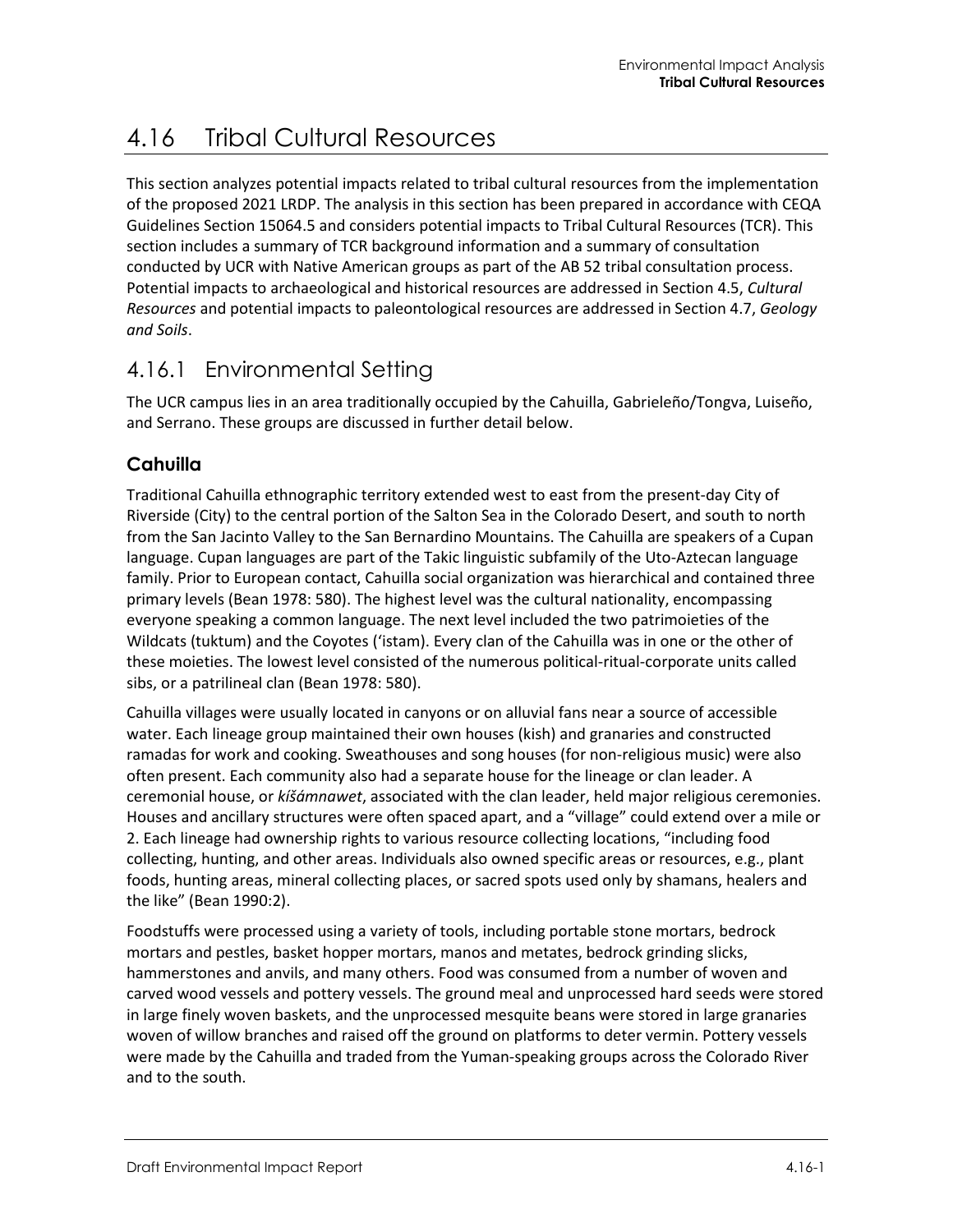The Cahuilla had adopted limited agricultural practices by the time Euro-Americans traveled into their territory. Bean has suggested that their "proto-agricultural techniques and a marginal agriculture" consisting of beans, squash, and corn may have been adopted from the Colorado River groups to the east (Bean 1978: 578). Certainly, by the time of the first Romero Expedition in 1823- 24, they were observed growing corn, pumpkins, and beans in small gardens localized around springs in the thermal area of the Coachella Valley (Bean and Mason 1962: 104). The introduction of European plants such as barley and other grain crops suggest an interaction with the missions or local Mexican rancheros. Despite the increasing use and diversity of crops, no evidence indicates that this small-scale agriculture was anything more than a supplement to Cahuilla subsistence, and it apparently did not alter social organization.

# **Gabrieleño/Tongva**

The name "Gabrieleño" denotes those people who were administered by the Spanish from the San Gabriel Mission, which included people from the Gabrieleño area proper, as well as other social groups (Bean and Smith 1978: 538; Kroeber 1925: Plate 57). Many contemporary Gabrieleño identify themselves as descendants of the indigenous people living across the plains of the Los Angeles Basin and use the native term Tongva (King 1994). This term is used in the remainder of this section to refer to the pre-contact inhabitants of the Los Angeles Basin and their descendants.

Tongva lands encompassed the greater Los Angeles Basin and three Channel Islands—San Clemente, San Nicolas, and Santa Catalina. The Tongva established large, permanent villages in the fertile lowlands along rivers and streams, specifically the Santa Ana River area. A total tribal population has been estimated of at least 5,000 (Bean and Smith 1978: 540), but recent ethnohistoric work suggests a number approaching 10,000 (O'Neil 2002). Houses constructed by the Tongva were large, circular, domed structures made of willow poles thatched with tule that could hold up to 50 people (Bean and Smith 1978). Other structures served as sweathouses, menstrual huts, ceremonial enclosures, and probably communal granaries. Cleared fields for races and games, such as lacrosse and pole throwing, were created adjacent to Tongva villages (McCawley 1996: 27). Archaeological sites composed of villages with various-sized structures have been identified.

The Tongva subsistence economy was centered on gathering and hunting. The surrounding environment was rich and varied, and the tribe exploited mountains, foothills, valleys, deserts, riparian, estuarine, and open and rocky coastal eco-niches. Like that of most native Californians, acorns were the staple food (an established industry by the time of the early Intermediate Period). Acorns were supplemented by the roots, leaves, seeds, and fruits of a wide variety of flora (e.g., islay, cactus, yucca, sages, and agave). Fresh water and saltwater fish, shellfish, birds, reptiles, and insects, as well as large and small mammals, were also consumed (Bean and Smith 1978: 546; Kroeber 1925: 631–632; McCawley 1996: 119–123, 128–131).

A wide variety of tools and implements were used by the Tongva to gather and collect food resources. These included the bow and arrow, traps, nets, blinds, throwing sticks and slings, spears, harpoons, and hooks. Groups residing near the ocean used oceangoing plank canoes and tule balsa canoes for fishing, travel, and trade between the mainland and the Channel Islands (McCawley 1996: 7). Tongva people processed food with a variety of tools, including hammerstones and anvils, mortars and pestles, manos and metates, strainers, leaching baskets and bowls, knives, bone saws, and wooden drying racks. Food was consumed from a variety of vessels. Catalina Island steatite was used to make ollas and cooking vessels (Kroeber 1925: 629, McCawley 1996: 129–138).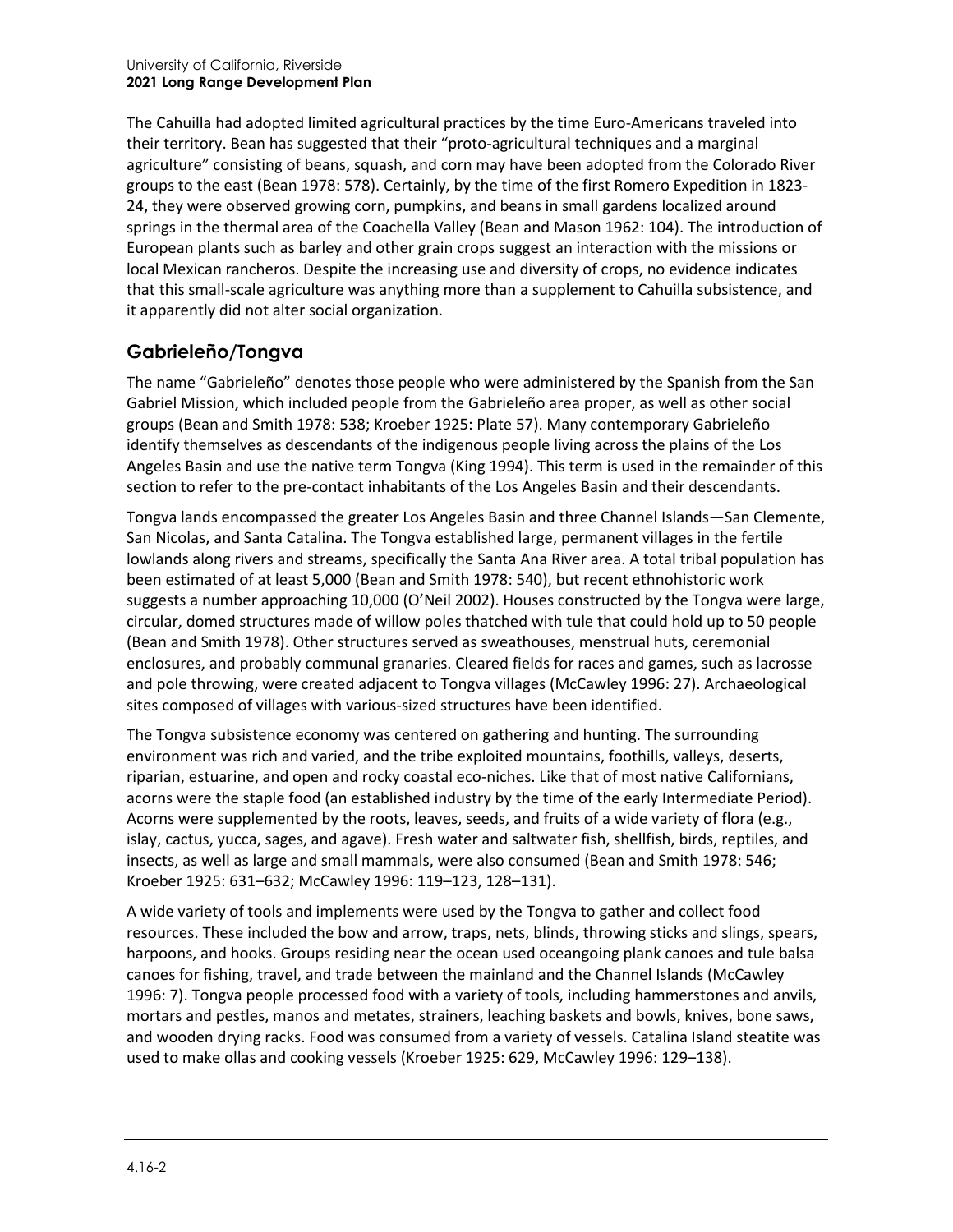### **Luiseño**

The Luiseño occupied territory along the coast between Aliso Creek and Agua Hedionda Creek that extended inland to Santiago Peak in the north and the east side of Palomar Mountain in the south, including Lake Elsinore and the Valley of San Jose (Bean and Shipek 1978). The population of the Luiseño prior to the arrival of Europeans is believed to be approximately 3,500 (O'Neil 2002). The term Luiseño was applied to the Native Americans who were administered by the Spanish from Mission San Luis Rey and later used for the Payomkawichum nation that lived in the area where the mission was founded (Mithun 2001: 539-540).

The Luiseño language belongs to the Cupan group of the Takic subfamily of languages (previously known as Southern California Shoshonean), along with their northern and eastern neighbors, the Gabrielino and Cahuilla (Bean and Shipek 1978). The Takic subfamily is part of the Uto-Aztecan language family, and its origins lie in the Great Basin (Mithun 2001:539). The language of their southern neighbors, the Ipai, is part of the Yuman family of languages, which is related to languages spoken throughout the southwest. Linguistic studies suggest that Takic-speaking immigrants from the Great Basin displaced Hokan speakers sometime after 500 BCE. Unsurprisingly, the Luiseño cultural practices were similar to other speakers of Takic languages, though they did have some things in common with their Ipai neighbors (Bean and Shipek 1978).

Prior to European contact, the Luiseño lived in permanent, politically autonomous villages, ranging in size from 50-400 people, as well as associated seasonal camps. Each village controlled a larger resource territory and maintained ties to other villages through trade and social networks. Trespassing in another village's resource area was cause for war (Bean and Shipek 1978). Villages consisted of dome-shaped dwellings (kish), sweat lodges, and a ceremonial enclosure (*vamkech*). Leadership in the villages focused on the chief, or *Nota*, and a council of elders or *puuplem*. The chief controlled religious, economic, and war-related activities. Chiefs of a religious party would lead their own patrilineal clan along with other, chiefless clans and individuals broken from other clans (Kroeber 1925; Bean and Shipek 1978).

The center of the Luiseño religion was *Chinigchinich*, the last of a series of heroic mythological figures. The heroes were originally from the stars and the sagas told of them formed Luiseño religious beliefs. Religious rituals took place in a brush enclosure that housed a representation of *Chinigchinich*. Ritual ceremonies included puberty initiation rites, burial and cremation ceremonies, hunting rituals, and peace rituals (Kroeber 1925; Bean and Shipek 1978). Puberty ceremonies for both girls and boys would include painting pictographs and petroglyphs (DuBois and Kroeber 1908:96), now categorized as the San Luis Rey style or "Luiseno Rectilinear Abstract" characterized by zigzags, chevrons, straight lines, and diamond chains (Hedges 2002).

Luiseño subsistence was focused on the acorn and supplemented by the gathering of other plant resources and shellfish, fishing, and hunting. Plant foods typically included pine nuts, seeds from various grasses, manzanita, sunflower, sage, chia, lemonade berry, prickly pear, and lamb's-quarter. Acorns were leached and served in various ways. Seeds were ground. Prey included deer, antelope, rabbit, quail, duck, and other birds. Fish were caught in rivers and creeks. Fish and sea mammals were taken from the shore or dugout canoes. Shellfish were collected from the shore and included abalone, turbans, mussels, clams, scallops, and other species (Bean and Shipek 1978).

#### **Serrano**

The Serrano occupied an area in and around the San Bernardino Mountains between approximately 1,500-11,000 feet above mean sea level. Their territory extended west of the Cajon Pass, east past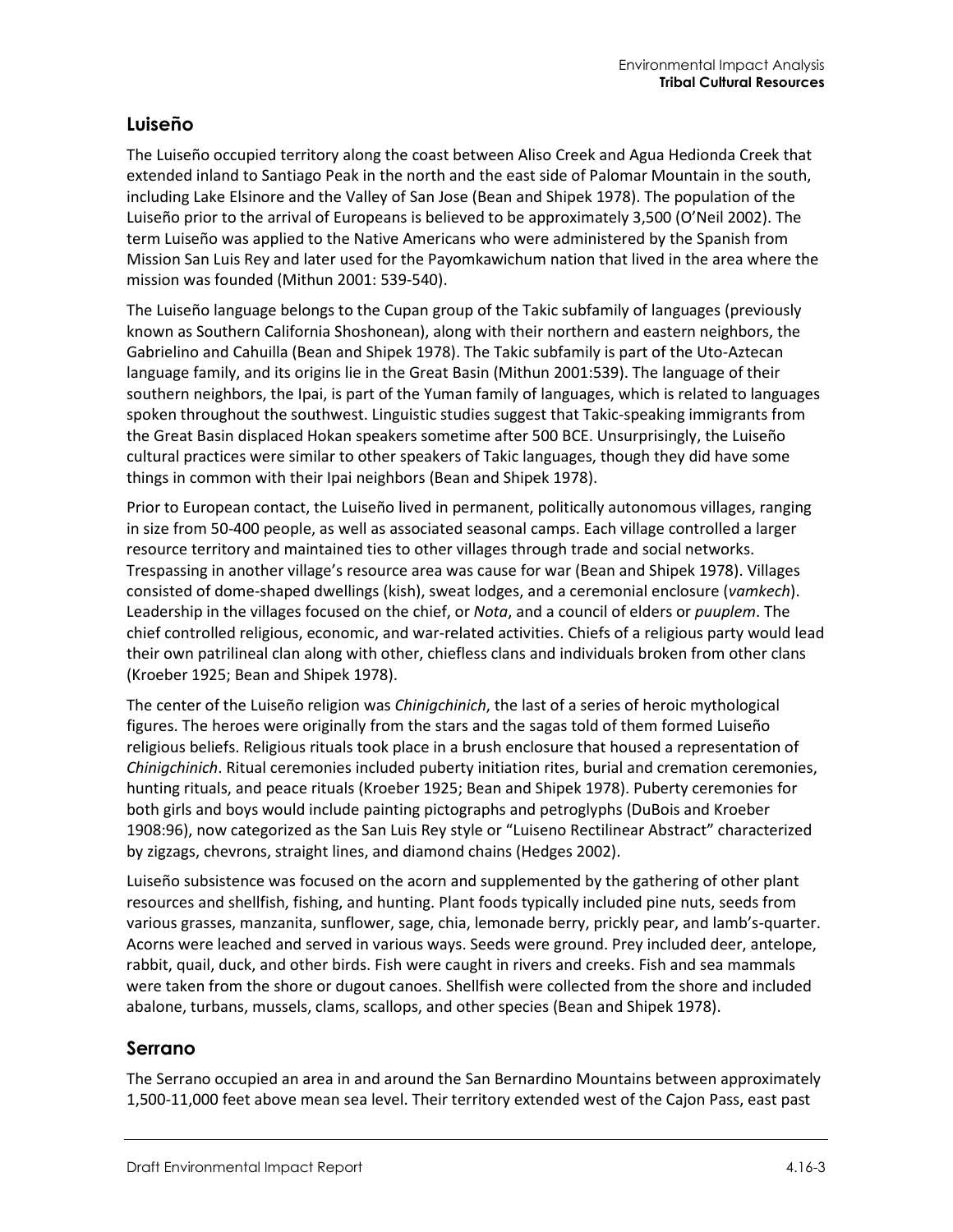Twentynine Palms, north of Victorville, and south to Yucaipa Valley. The Serrano language is part of the Serran division of a branch of the Takic family of the Uto-Aztecan linguistic stock (Mithun 2001:539, 543). The two Serran languages, Kitanemuk and Serrano, are closely related. Kitanemuk lands were northwest of Serrano lands. Serrano was spoken originally by a relatively small group located in the San Bernardino and Sierra Madre mountains, and the term "Serrano" has come to be ethnically defined as the name of the people in the San Bernardino Mountains (Kroeber 1925:611). The Vanyume, who lived along the Mojave River and associated Mojave Desert areas and are also referred to as the Desert Serrano, spoke either a dialect of Serrano or a closely-related language (Mithun 2001:543). Year-round habitation tended to be located on the desert floor, at the base of the mountains, and up into the foothills, with all habitation areas requiring year-round water sources (Bean and Smith 1978).

Most Serrano lived in small villages located near water sources (Bean and Smith 1978:571). Houses measuring 12 to 14 feet in diameter were domed and constructed of willow branches and tule thatching and were occupied by a single extended family. Many of the villages had a ceremonial house, used both as a religious center and the residence of the lineage leaders. Additional structures in a village might include granaries and a large circular subterranean sweathouse. The sweathouses were typically built along streams or pools. A village was usually composed of at least two lineages. The Serrano were organized loosely along patrilineal lines and associated themselves with one of two exogamous moieties or "clans"—the *Wahiyam* (coyote) or the *Tukum* (wildcat) moiety.

The subsistence economy of the Serrano was one of hunting and collecting plant goods, with occasional fishing (Bean and Smith 1978:571). They hunted large and small animals, including mountain sheep, deer, antelope, rabbit, small rodents, and various birds, particularly quail. Plant staples consisted of seeds acorn nuts of the black oak, piñon nuts, bulbs and tubers, shoots, blooms, and roots of various plants, including yucca, berries, barrel cacti, and mesquite. The Serrano used fire as a management tool to increase yields of specific plants, particularly chía.

Trade and exchange was an important aspect of the Serrano economy. Those living in the lowerelevation, desert floor villages traded foodstuffs with people living in the foothill villages who had access to a different variety of edible resources. In addition to inter-village trade, ritualized communal food procurement events, such as rabbit and deer hunts and piñon, acorn, and mesquite nut-gathering events, integrated the economy and helped distribute resources that were available in different ecozones.

Contact between Serrano and Europeans was relatively minimal prior to the early 1800s. As early as 1790, however, Serrano began to be drawn into mission life (Bean and Vane 2002). More Serrano were relocated to Mission San Gabriel in 1811 after a failed indigenous attack on that mission. Most of the remaining western Serrano were moved to an *asistencia* built near Redlands in 1819 (Bean and Smith 1978:573).

A smallpox epidemic in the 1860s killed many indigenous southern Californians, including many Serrano (Bean and Vane 2002). Oral history accounts of a massacre in the 1860s at Twentynine Palms may have been part of a larger American military campaign that lasted 32 days (Bean and Vane 2002:10). Surviving Serrano sought shelter at Morongo with their Cahuilla neighbors; Morongo later became a reservation (Bean and Vane 2002). Other survivors followed the Serrano leader, Santos Manuel, down from the mountains and toward the valley floors and eventually settled what later became the San Manuel Band of Mission Indians Reservation, formally established in 1891.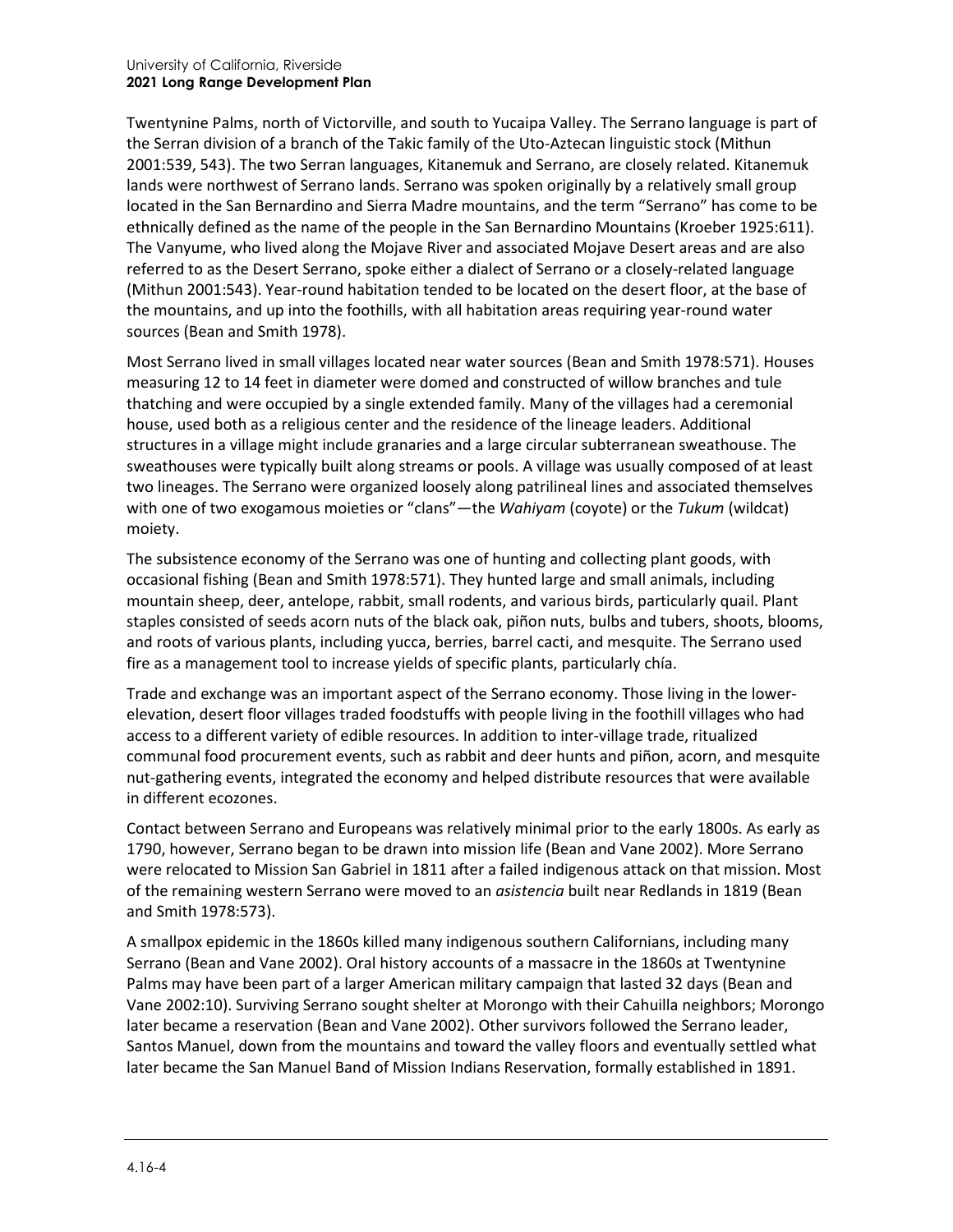Both the San Manuel Band of Mission Indians and the Morongo Band of Mission Indians are federally recognized tribes and include Serrano. People of both tribes participate in cultural programs to revitalize traditional languages, knowledge, and practices.

### **Existing Tribal Cultural Resources and Sensitivity**

Psomas conducted a pedestrian field survey of the UCR campus on December 7, 2018 and December 11, 2018. The survey was conducted by walking open spaces and outcrops throughout the main campus, the UCR Botanic Gardens, West Campus agricultural fields, and the south campus hillside. Ground visibility ranged from 25 to 75 percent depending on location. Psomas identified and considered 17 previously conducted cultural resources studies that contained portions of the UCR campus and five previously recorded cultural resources on the UCR campus. Of the resources recorded on the UCR campus, three were prehistoric bedrock milling sites and two were built environment resources, the Gage Canal and the Barn Group. None of the previously recorded prehistoric resources were relocated during the 2018 survey, and no new resources were identified; however, physical indicators of human occupation and use could be disguised by the natural weathering of the granitic outcrops and the historical use and development that has occurred on the UCR campus (Psomas 2019).

Psomas concluded their study with an assessment of overall sensitivity of the LRDP area and indicated the southeastern portion of the LRDP area, is considered to have a high sensitivity for encountering unknown tribal cultural resources.

# 4.16.2 Regulatory Setting

#### **Federal**

No existing federal laws or regulations pertain to TCR within the proposed 2021 LRDP.

#### **State**

#### *Assembly Bill 52*

As of July 1, 2015, California AB 52 of 2014 was enacted and expanded CEQA by defining a new resource category, "tribal cultural resources (TCR)." AB 52 establishes that "A project with an effect that may cause a substantial adverse change in the significance of a TCR is a project that may have a significant effect on the environment" (PRC Section 21084.2). The bill further states that the lead agency shall establish measures to avoid impacts that would alter the significant characteristics of TCR, when feasible (PRC Section 21084.3). PRC Section 21074 (a)(1)(A) and (B) defines TCR as "sites, features, places, cultural landscapes, sacred places, and objects with cultural value to a California Native American tribe" and meets either of the following criteria:

- 1) Listed or eligible for listing in the California Register of Historical Resources or in a local register of historical resources as defined in Public Resources Code section 5020.1(k), or
- 2) A resource determined by the lead agency, in its discretion and supported by substantial evidence, to be significant pursuant to criteria set forth in subdivision (c) of Public Resources Code Section 5024.1. In applying the criteria set forth in subdivision (c) of Public Resource Code Section 5024.1, the lead agency shall consider the significance of the resource to a California Native American tribe.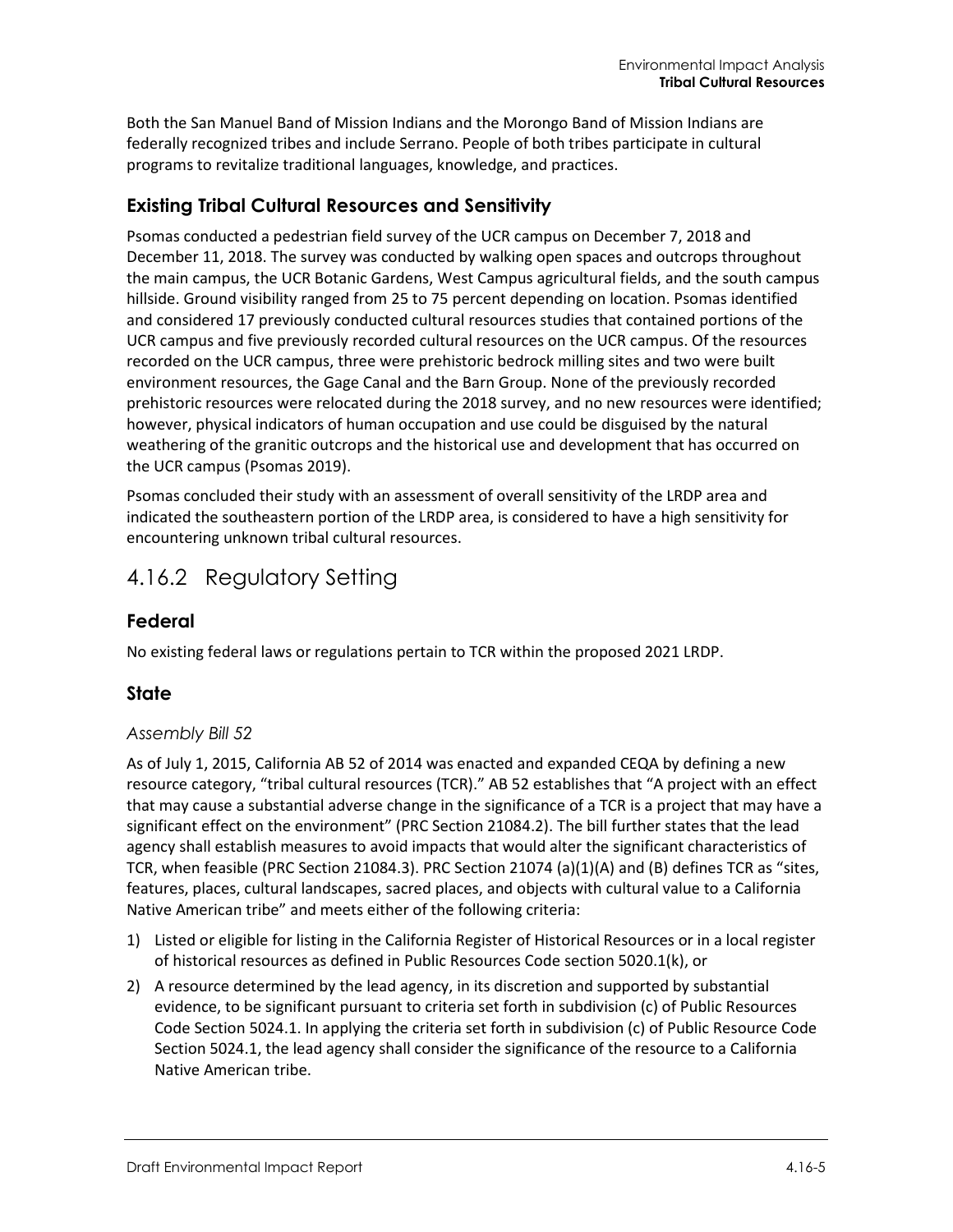AB 52 also establishes a formal consultation process for California tribes regarding those resources. The consultation process must be completed before a CEQA document can be certified. AB 52 requires that lead agencies "begin consultation with a California Native American tribe that is traditionally and culturally affiliated with the geographic area of the proposed project." Native American tribes to be included in the process are those that have requested notice of projects proposed in the jurisdiction of the lead agency.

#### *Assembly Bill 275*

AB 275 was designed to strengthen the California Native American Graves Protection and Repatriation Act of 2001 by revising various definitions including, among others, "the definition of 'California Indian tribe' to include both a tribe that meets the federal definition of Indian tribe and a tribe that is not recognized by the federal government, but that is a native tribe located in California that is on the list maintained by the Native American Heritage Commission," as well as the "definition of 'museum' to specify it receives state funds." AB 275 requires every state agency, as defined, with significant interaction with tribal issues, peoples, or lands, and request the Regents of the University of California, to designate one or more liaisons for the purpose of engaging in consultation with California Native American tribes on the tribal contact list and educating the agency on topics relevant to the state's relationship with those tribes. AB 275 also revises and recasts the process by which a direct lineal descendent or a California Indian tribe can request the return of human remains or cultural items.

# **University of California**

#### *UC's Native American Cultural Affiliation and Repatriation Policy*

The UC is currently working on revising its Native American Cultural Affiliation and Repatriation Policy to incorporate new California Native American Graves Protection and Repatriation Act (CalNAGPRA) requirements as specified in AB 275. Key changes include:

- Definitions have been added or revised where needed to align with CalNAGPRA.
- As required by CalNAGPRA, deference to tribal traditional knowledge, oral histories, documentation, and testimonies is now indicated when determining State cultural affiliation, identifying cultural items under CalNAGPRA, and making decisions related to the CalNAGPRA repatriation process.
- **IDED** In consultation with California Native American tribes, campuses must prepare preliminary inventories/summaries for submission to the NAHC.
- **The AB 275 dispute procedures have been added.**
- **The AB 275 procedures for submissions of claims under CalNAGPRA have been incorporated.**
- **Updated flowcharts and corresponding narratives.**

# **Regional and Local (Non-Binding)**

As noted in Section 4, "University of California Autonomy," UCR, a constitutionally-created State entity, is not subject to municipal regulations of surrounding local governments for uses on property owned or controlled by UCR that are in furtherance of the university's educational purposes.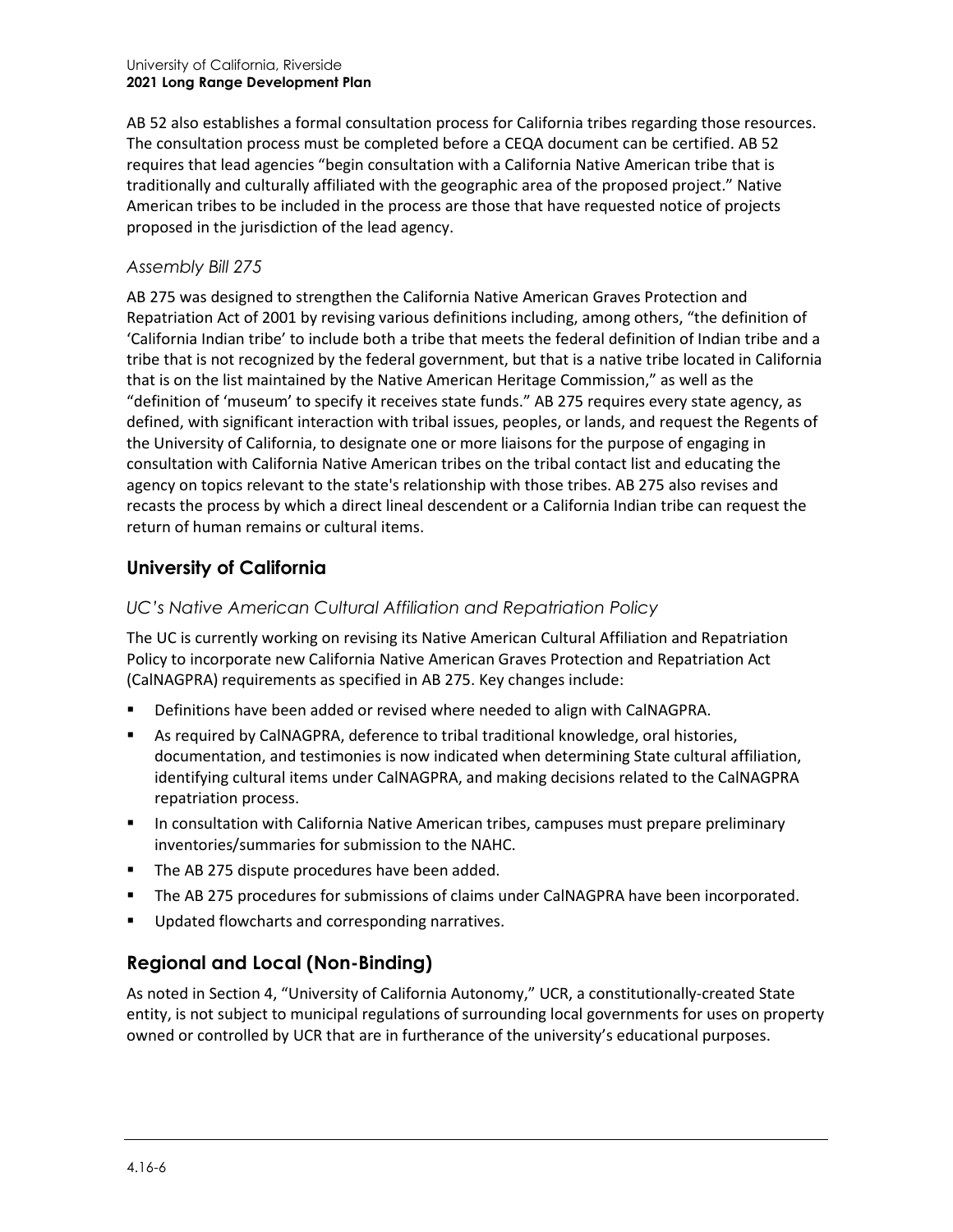#### *City of Riverside General Plan*

The City's General Plan contains the following policy that are relevant to the evaluation of impacts to cultural resources under the proposed 2021 LRDP:

Policy LU-4.6: Ensure protection of prehistoric resources through consultations with the Native American tribe(s) identified by the Native American Heritage Commission pursuant to Government Code Section 65352.3 and as required by the California Environmental Quality Act.

# 4.16.3 Environmental Impacts and Mitigation Measures

#### **Significance Criteria**

UCR utilizes the following 2020 CEQA Guidelines Appendix G significance criteria questions related to TCR.

Would the proposed 2021 LRDP:

- a) Cause a substantial adverse change in the significance of a tribal cultural resource, defined in Public Resources Code section 21074 as either a site, feature, place, cultural landscape that is geographically defined in terms of the size and scope of the landscape, sacred place, or object with cultural value to a California Native American tribe, and that is:
	- i. Listed or eligible for listing in the California Register of Historical Resources, or in a local register of historical resources as defined in Public Resources Code section 5020.1(k)?
	- ii. A resource determined by the lead agency, in its discretion and supported by substantial evidence, to be significant pursuant to criteria set forth in subdivision (c) of Public Resources Code section 5024.1. In applying the criteria set forth in subdivision (c) of Public Resource Code section 5024.1, the lead agency shall consider the significance of the resource to a California Native American tribe?

#### **Issues Not Evaluated Further**

Criterion a)i noted above is addressed in Section 4.5, *Cultural Resources* and therefore not addressed in this section.

#### **Analysis Methodology**

PRC Section 21074 defines TCR as "sites, features, places, cultural landscapes, sacred places, and objects with cultural value to a California Native American Tribe" that are listed or determined eligible for CRHR listing, listed in a local register of historical resources, or otherwise determined by the lead agency to be a TCR. Impacts related to TCR were evaluated using the methodology outlined in Section 4.5, *Cultural Resources*, based in part on the Cultural Resource Constraints Study prepared for the proposed 2021 LRDP by Psomas in 2019, included in Appendix E and through the AB 52 tribal consultation process (see Appendix K).

To date, UCR has received six general requests for project notification pursuant to AB 52 (from the Agua Caliente Band of Cahuilla Indians (ACBCI), Torres-Martinez Desert Cahuilla Indians, Cahuilla Band of Indians, Pechanga Band of Luiseño Indians, San Manuel Band of Mission Indians, and Rincon Band of Luiseño Indians). In May 2020, UCR provided these tribes with notification of the proposed 2021 LRDP. A discussion of the AB 52 consultation process is provided below.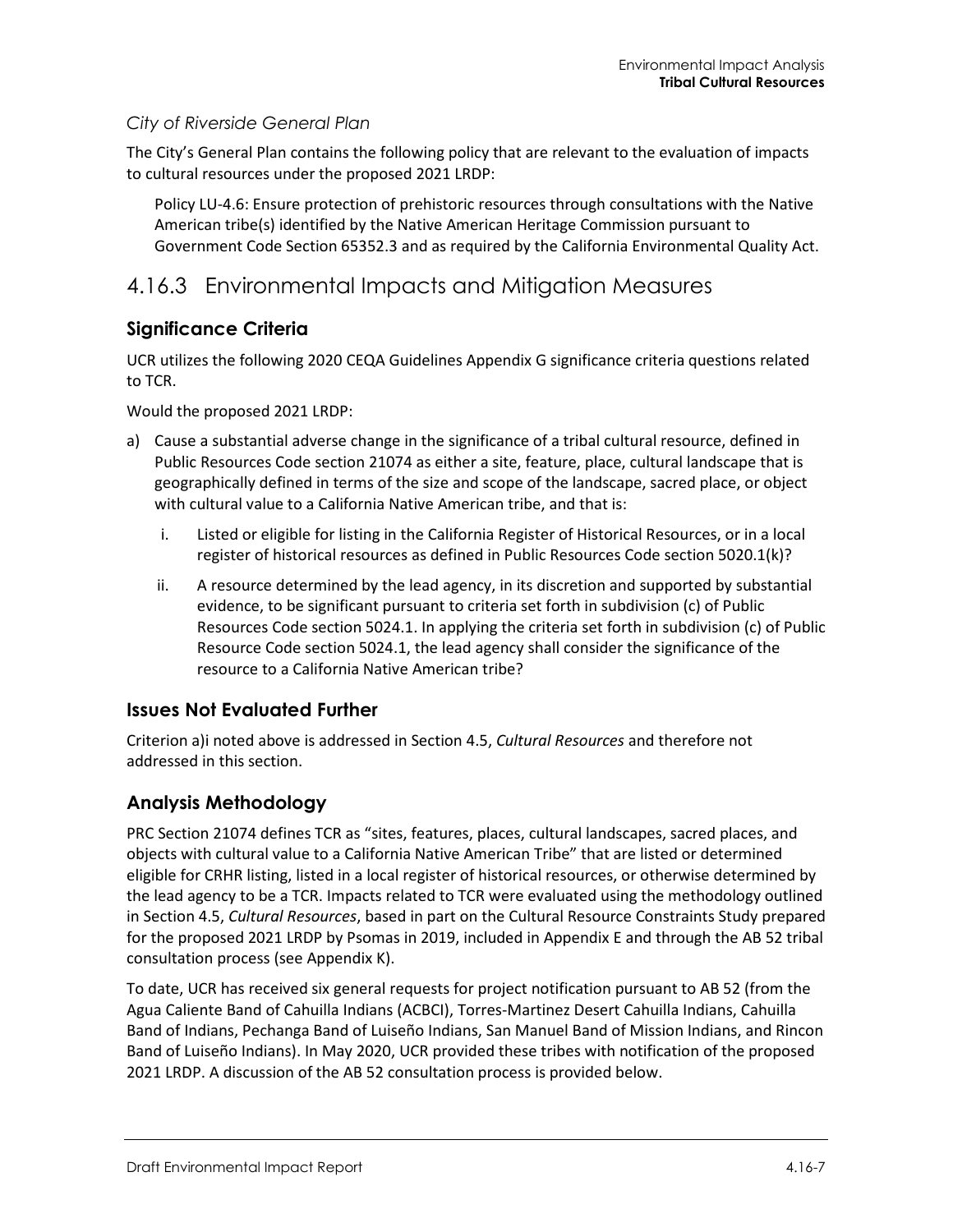#### *Agua Caliente Band of Cahuilla Indians*

On June 26, 2020, the ACBCI responded, noting that the LRDP area is not located within the boundaries of the ACBCI Reservation but within the ACBCI's Traditional Use Area, and therefore, the ACBCI requested formal government-to-government consultation, a copy of the records search, cultural resources inventory, copies of any cultural resource documentation, and the presence of an approved Agua Caliente Native American Cultural Resource Monitor.

On July 27, 2020, UCR emailed the ACBCI to schedule consultation with the Tribe and provided a brief overview of the LRDP, information for the EIR Scoping Meeting, and provided a copy of the Cultural Resources Constraints Study that was prepared for the proposed 2021 LRDP that included information pertaining to the records search.

On October 23, 2020, the ACBCI provided a letter commenting on the Initial Study, which included continued AB 52 consultation, concurring a potentially significant impact determination in the Initial Study related to historic resources and archaeological resources but disagreed on the less-thansignificant impact determination related to human remains. The ACBCI noted project-level mitigation should incorporate the presence of a tribal monitor for earth-disturbing activities.

On April 2, 2021, UCR emailed the ACBCI with the draft proposed mitigation measures for cultural resources/TCR for the Tribe's review and feedback and responded to the Tribe's comment on the significance determination related to human remains, noting that the university would comply with California Health and Safety Code Sections 7050.5 and 7052 and PRC Section 5097.98, such that if human remains are discovered during any construction activities, potentially damaging grounddisturbing activities in the area of the remains shall be halted immediately, and UCR shall notify the Riverside County Coroner and the NAHC immediately. A copy of the AB 52 notice and Cultural Resources Constraints Study was attached again for the Tribe's reference. UCR requested a response on the draft mitigation measures and/or whether the Tribe would like to schedule a Zoom meeting to discuss by April 16, 2021 and has yet to hear back from the Tribe.

#### *Cahuilla Band of Indians*

On May 19, 2020, the Cahuilla Band of Indians responded, noting that the LRDP area is within the Cahuilla traditional land use area and therefore requested tribal monitors from the Cahuilla Band of Indians to be present during all ground-disturbing activities and requested to be notified of all updates with campus projects moving forward.

On April 2, 2021, UCR followed up with the Cahuilla Band of Indians via email asking whether the Tribe would like to consult on the proposed 2021 LRDP AB 52 consultation process and noted that if UCR does not hear back from the Tribe by April 9, 2021, UCR would assume that the Tribe does not wish to consult. To date, the Cahuilla Band of Indians has not responded. The Tribe is included in the CEQA distribution list.

#### *Pechanga Band of Luiseño Indians*

On May 27, 2020, the Pechanga Band of Luiseño Indians responded requesting AB 52 consultation, to be included in the distribution list for public notices and circulation of all documents, and to be notified of public hearings and approvals. The Pechanga Band of Luiseño Indians notes that the LRDP area is part of *'Ataaxum* (Luiseño) and therefore within the Tribe's aboriginal territory as evidenced by the existence of cultural resources, named places, *tóota yixélval* (rock art, pictographs, petroglyphs), and an extensive *'Ataaxum* artifact record in the vicinity of the LRDP area. As such, the Pechanga Band of Luiseño Indians notes that the LRDP area is located within a Traditional Cultural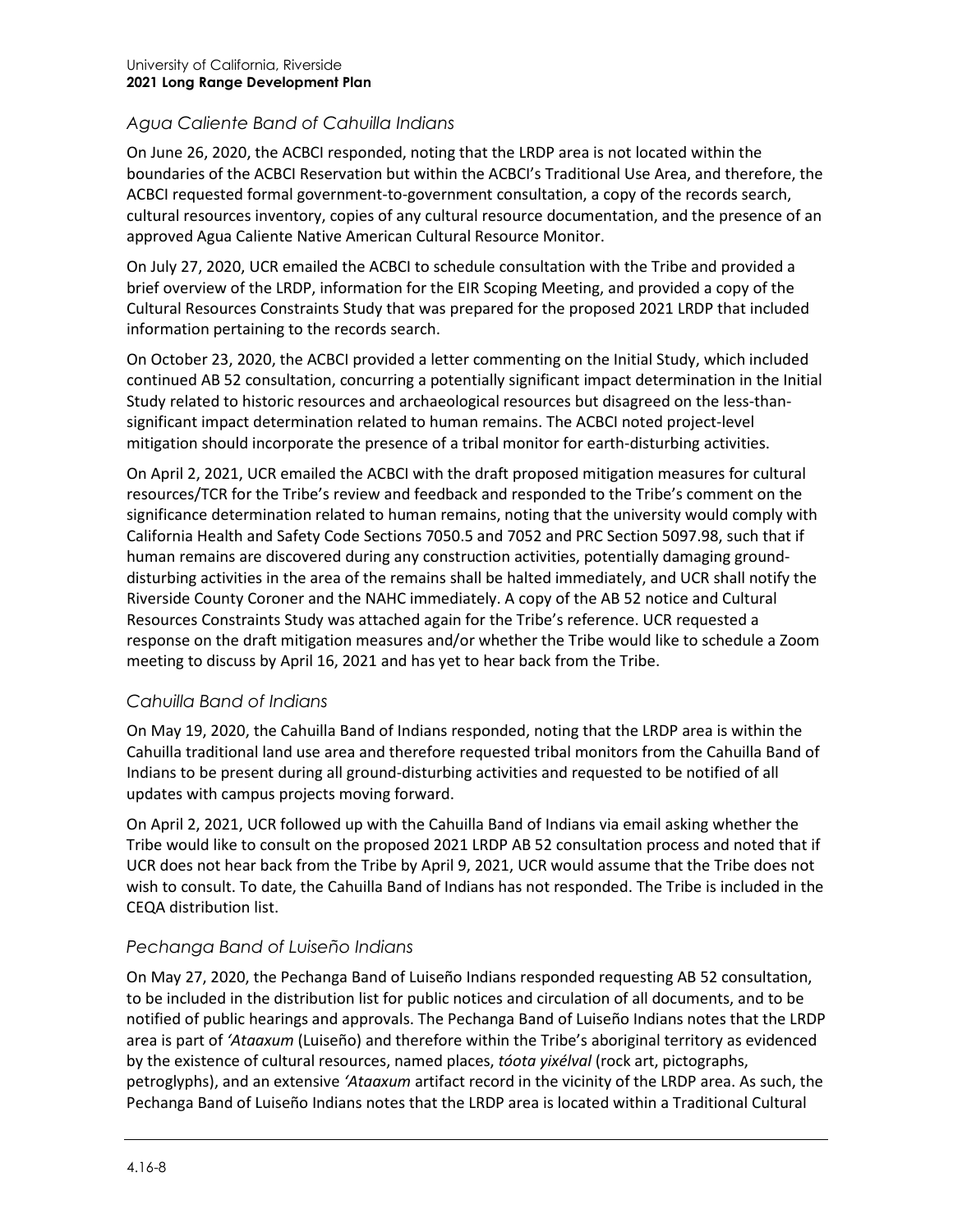Property. The Pechanga Band of Luiseño Indians requests that no Phase II Testing or other grounddisturbing archaeological activities be conducted on the site until after the Tribe and UCR has consulted about TCR during the government-to-government consultation process. The Pechanga Band of Luiseño Indians also requested to review site plans, grading plans, and cultural and geotechnical reports. UCR responded to the Pechanga Band of Luiseño Indians, noting that no specific campus project is proposed at this time as the university is proposing an LRDP that is a longterm plan and therefore no specific site plans/grading plans have been prepared at this time. UCR provided the Pechanga Band of Luiseño Indians with the AB 52 notice again that provided a brief summary of the proposed land uses, campus population projection, and proposed development square footage through 2035 and noted that future campus projects would undergo specific CEQA analysis, at which point the Tribe would be provided with relevant plans and studies as part of the AB 52 process. UCR provided the Pechanga Band of Luiseño Indians with a copy of the Cultural Resources Constraints Study that was prepared for the proposed 2021 LRDP for the Tribe's reference.

On July 8, 2020, AB 52 consultation took place with the Tribe via Zoom to discuss potential cultural resources and that resources should be preserved and protected.

On April 2, 2021, UCR emailed the Pechanga Band of Luiseño Indians with the draft proposed mitigation measures for cultural resources/TCR for the Tribe's review and feedback. A copy of the AB 52 notice and Cultural Resources Constraints Study was attached again for the Tribe's reference. UCR requested a response back on the draft mitigation measures by April 16, 2021 and has yet to hear back from the Tribe. UCR noted that if the university does not hear back from the Tribe by the requested date, UCR would assume consultation has concluded. To date, the Pechanga Band of Luiseño Indians has not responded. The Tribe is included in the CEQA distribution list.

#### *Rincon Band of Luiseño Indians*

On June 23, 2020, UCR provided clarification to the Rincon Band of Luiseño Indians, noting that there were no specific projects, site plans, grading plans prepared for the proposed 2021 LRDP. The AB 52 notice with a brief summary of the proposed land uses, campus population projection, and proposed development square footage through 2035 was provided again. UCR also noted that future campus projects would undergo specific CEQA analysis, at which point the Tribe would be provided with relevant plans and studies as part of the AB 52 process. UCR provided the Rincon Band of Luiseño Indians with a copy of the Cultural Resources Constraints Study that was prepared for the proposed 2021 LRDP for the Tribe's reference.

A Zoom call with the Rincon Band of Luiseño Indians took place on June 26, 2020 to review the proposed 2021 LRDP, and the Tribe requested to review the proposed cultural resources/TCR mitigation measures when they were drafted, as well as the Confidential Appendix to the Cultural Resources Constraints Study.

On April 2, 2021, UCR emailed the Rincon Band of Luiseño Indians with the draft proposed mitigation measures for cultural resources/TCR for the Tribe's review and feedback. A copy of the AB 52 notice and Cultural Resources Constraints Study along with the Confidential appendix was provided at the Tribe's request. On April 23, 2021, the Rincon Band of Luiseño Indians responded requesting that the mitigation measure include archaeological and tribal monitoring for ground disturbing activities in the southeastern portion of the planning area based on the LRDP Cultural Resource Constraints Study noting the southeastern portion of the LRDP containing Val Verde Pluton geological features having high cultural sensitivity. On June 24, 2021, UCR sent an email to the Tribe noting that MM CUL-2 has been clarified noting where development occurs in the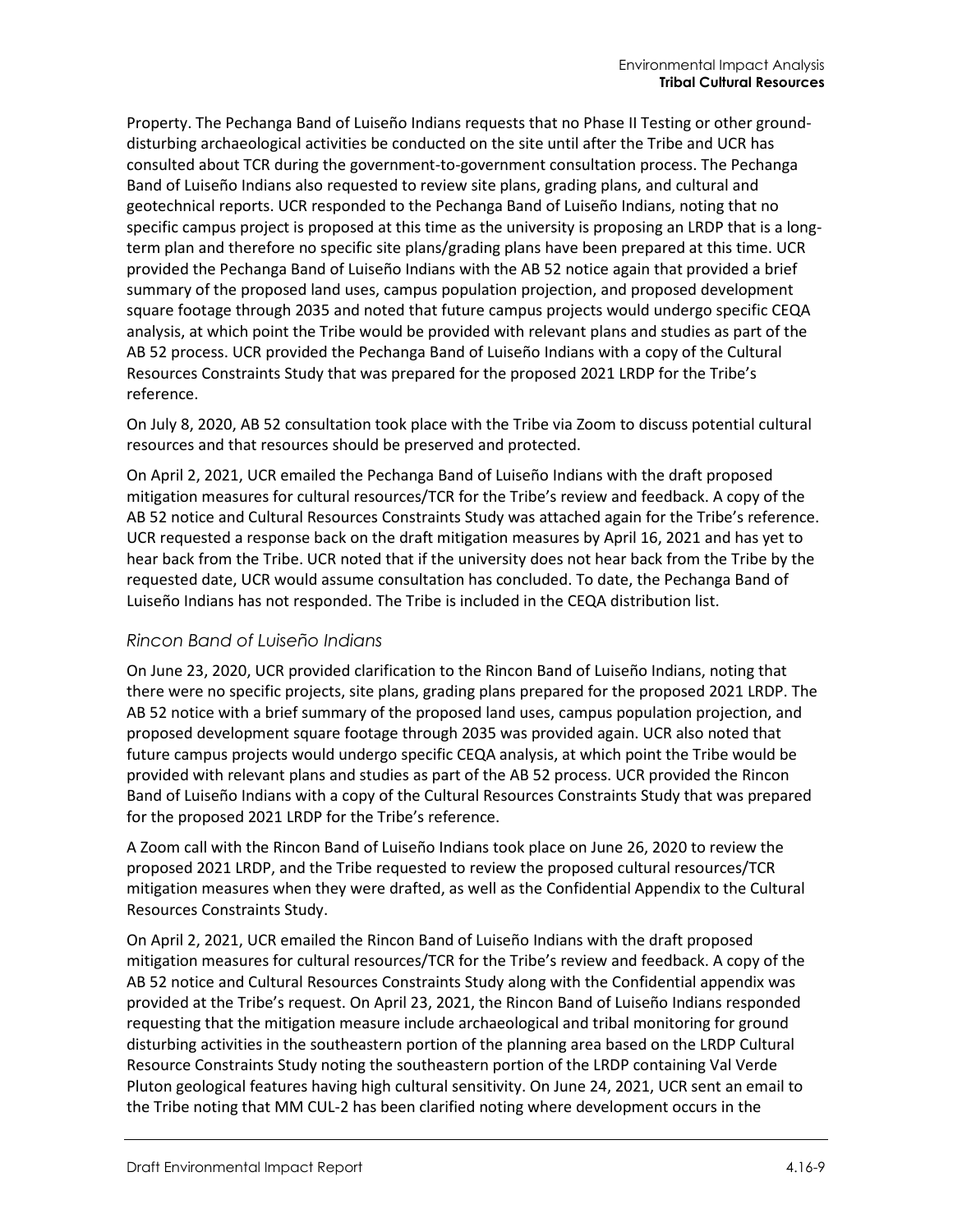southeastern quadrant of campus and in areas containing Val Verde Pluton geologic features considered highly sensitive to prehistoric archaeological resources, UCR shall hire a qualified archaeologist and a Native American monitor to reduce impacts to potential archaeological and/or TCR. UCR requested a response back on the updated draft mitigation measure by June 30, 2021 otherwise would assume the clarified MM CUL-2 addresses the Tribe's comment and thus would assume consultation has concluded. On June 29, 2021, the Rincon Band of Luiseño Indians responded in an email agreeing to the mitigation measures as outline below.

#### *San Manuel Band of Mission Indians*

On June 17, 2020, the San Manuel Band of Mission Indians responded, noting that the West Campus is outside of the Serrano ancestral territory; however, the East Campus area exists within the Serrano ancestral territory and therefore is of interest to the Tribe. The San Manuel Band of Mission Indians noted that given the amount of existing disturbance within the East Campus, the Tribe does not have any concerns with implementation of the LRDP as proposed at this time; however, the Tribe provided suggested proposed mitigation measures related to discovery of cultural resources, human remains, and TCR and requested that a variation of the proposed language be incorporated.

On April 2, 2021, UCR emailed the San Manuel Band of Mission Indians with the draft proposed mitigation measures for cultural resources/TCR for the Tribe's review and feedback. In regards to the San Manuel Band of Mission Indians suggested mitigation measures pertaining to human remains, UCR noted that the university would comply with California Health and Safety Code Sections 7050.5 and 7052 and PRC Section 5097, such that if human remains are discovered during any construction activities, potentially damaging ground-disturbing activities in the area of the remains shall be halted immediately and UCR shall notify the Riverside County Coroner and the NAHC immediately. A copy of the Cultural Resources Constraints Study was provided for the Tribe's reference.

On April 7, 2021, the San Manuel Band of Mission Indians responded and provided information regarding unanticipated discovery of human remains. A discussion related to human remains is provided under Impact CUL-3 in Section 4.5, *Cultural Resources*.

#### *Torres-Martinez Desert Cahuilla Indians*

On April 2, 2021, a follow-up email was sent to the Torres-Martinez Desert Cahuilla Indians, noting that the university has not heard from the Tribe on whether the Tribe would like to consult and attached the AB 52 notice for the Tribe's reference. UCR noted that if UCR does not hear back from the Tribe by April 9, 2021, UCR would assume that the Tribe does not wish to consult. To date, the Torres-Martinez Desert Cahuilla Indians has not responded.

# **2021 LRDP Objectives and Policies**

The proposed 2021 LRDP contains objectives and policies relevant to TCR:

#### *Open Space (OS)*

- Objective OS5: Demonstrate an increased commitment to preservation and enhancement of the natural environment through the design and placement of future campus landscapes.
	- Policy: Protect the steep and natural hillsides on the southeast campus designated as an Open Space Reserve, to protect cultural resources and wildlife habitat, provide a visual backdrop to the campus, and protect against erosion.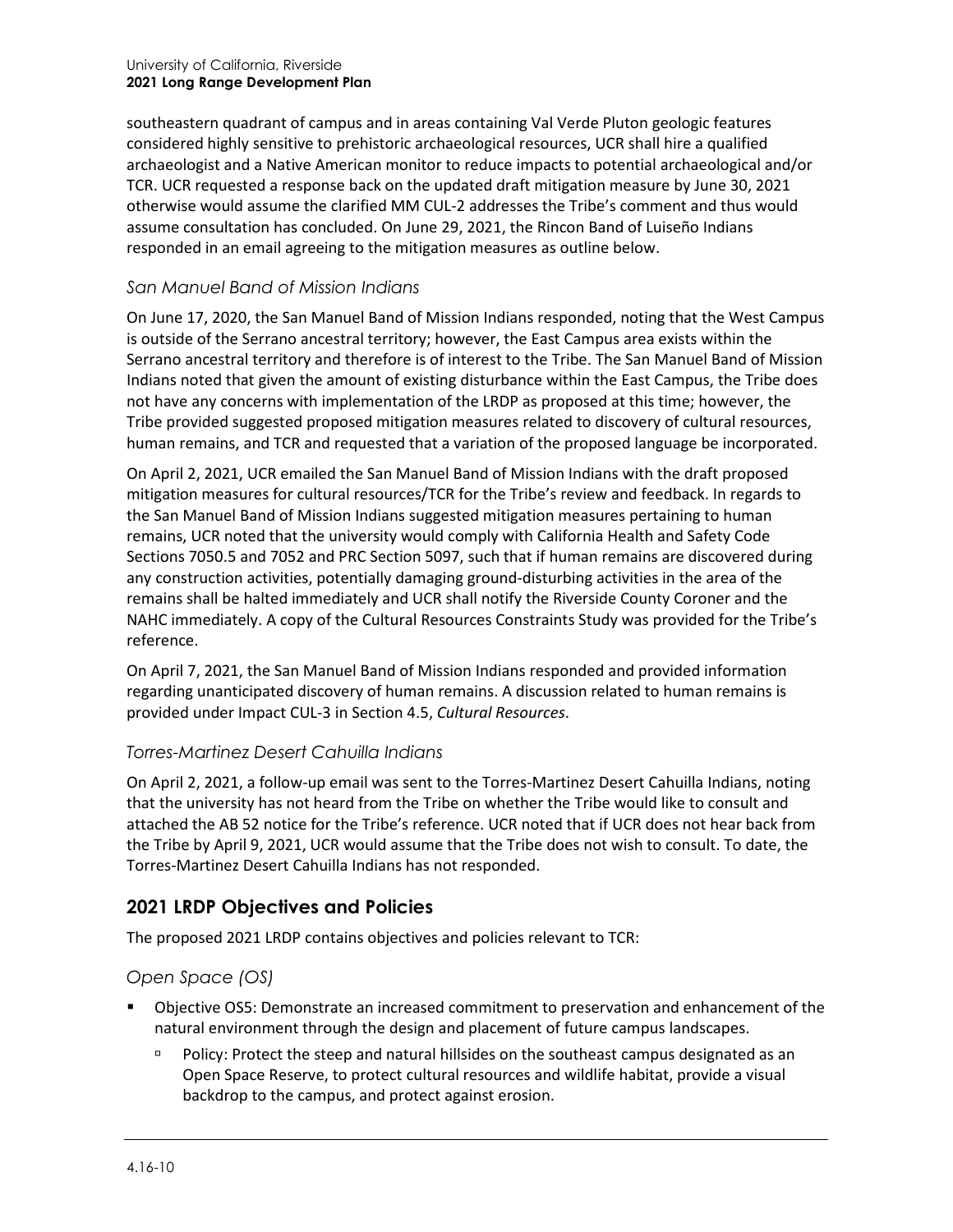#### **Impact Analysis**

#### **Impact TCR-1 SUBSTANTIAL ADVERSE CHANGE IN THE SIGNIFICANCE OF TRIBAL CULTURAL RESOURCES.**

#### **DEVELOPMENT FACILITATED BY THE PROPOSED 2021 LRDP HAS THE POTENTIAL TO IMPACT TRIBAL CULTURAL RESOURCES. IMPACTS WOULD BE LESS THAN SIGNIFICANT WITH MITIGATION.**

Psomas conducted a pedestrian field survey of the UCR campus on December 7, 2018 and December 11, 2018. The survey was conducted by walking open spaces and outcrops throughout the main campus, the UCR Botanic Gardens, West Campus agricultural fields, and the south campus hillside. Ground visibility ranged from 25 to 75 percent depending on location. Psomas identified and considered 17 previously conducted cultural resources studies that contained portions of the UCR campus and five previously recorded cultural resources on the UCR campus. Of the resources recorded on the UCR campus, three were prehistoric bedrock milling sites and two were built environment resources, the Gage Canal and the Barn Group. None of the previously recorded prehistoric resources were relocated during the 2018 survey, and no new resources were identified; however, physical indicators of human occupation and use could be disguised by the natural weathering of the granitic outcrops and the historical use and development that has occurred on the UCR campus (Psomas 2019).

Psomas concluded their study with an assessment of overall sensitivity of the LRDP area and indicated the eastern portion of the LRDP area, especially in the southeast, is considered to have a high sensitivity for encountering cultural resources. The majority of the areas considered to have a high sensitivity for encountering cultural resources are within the proposed 2021 LRDP land use designation of Open Space Reserve or UCR Botanic Gardens.

As described previously, UCR sent notification letters to six tribes (the ACBCI, Torres-Martinez Desert Cahuilla Indians, Cahuilla Band of Indians, Pechanga Band of Luiseño Indians, San Manuel Band of Mission Indians, and Rincon Band of Luiseño Indians) in May 2020 per PRC 21080.3.1(b)(1). The AB 52 correspondence record is summarized above, and letters received are included as Appendix K.

Development under the proposed 2021 LRDP would primarily be infill development or expansion of already developed areas on the north portions of East Campus, which has low tribal cultural sensitivity. More specifically development under the proposed 2021 LRDP would occur primarily in previously disturbed areas, adjacent to previously developed areas, surface parking areas, generally along North/South/East/West Campus Drive, and generally along University Avenue, Canyon Crest Drive, Big Springs Road, Aberdeen Drive, and West Linden Street. A new interpretive center is programmatically assumed in the UCR Botanic Gardens designation on East Campus, which has high tribal cultural resource sensitivity, but no new development is currently anticipated in the Open Space Reserve in East Campus. New development on West Campus would primarily occur within infill sites designated in the proposed 2021 LRDP as Agricultural/Campus Research, Student Neighborhood, Campus Support, and University Avenue Gateway which have been previously primarily been used for agricultural uses and have low tribal cultural sensitivity.

While none of the envisioned development areas are located on sites of known prehistoric archaeological materials or TCR, there remains a potential that unrecorded prehistoric archaeological resources that may meet the definition of a TCR could be unearthed or otherwise discovered during ground-disturbing construction activities, including development in the UCR Botanic Gardens designation. As such, construction of projects under the proposed 2021 LRDP has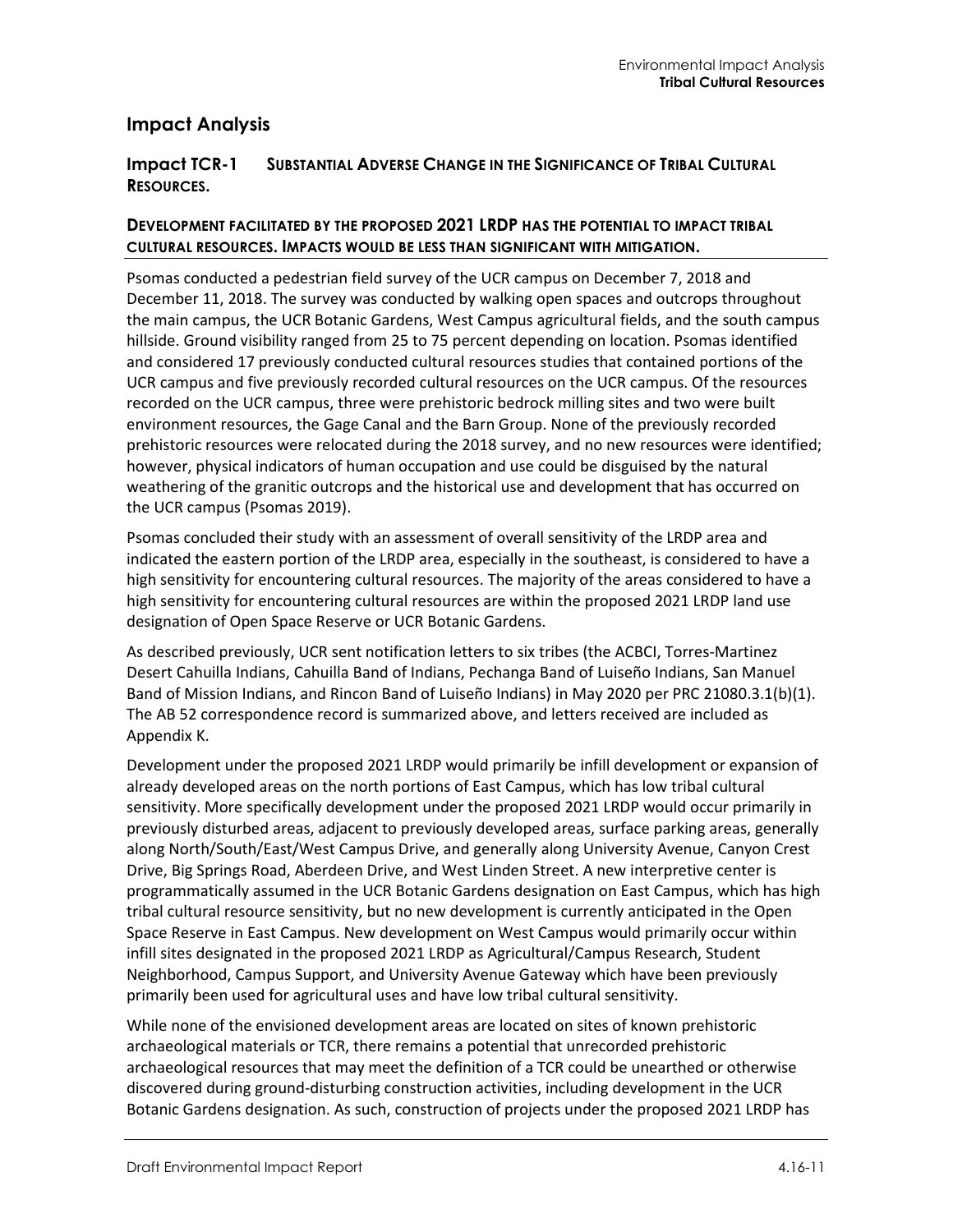the potential to adversely impact TCR. Potential impacts to TCR would be less than significant with implementation of Mitigation Measures **MM CUL-2 through MM CUL-4** noted in Section 4.5, *Cultural Resources* and included below.

# **Mitigation Measures**

### *CUL-2 Tribal Cultural Resources/Archaeological Monitoring*

Prior to commencement of ground disturbing activities into an area with a medium or high potential to encounter undisturbed native soils including Holocene alluvium soils, as determined by UCR, UCR shall hire a qualified archaeological monitor meeting the Secretary of the Interior's Professional Qualification Standards for archaeology (National Park Service 1983) to identify archaeological resources and cultural resources of potential Native American origin. Where development occurs in the southeastern quadrant of campus, and in areas containing Val Verde Pluton geologic features considered highly sensitive to prehistoric archaeological resources, UCR shall hire a qualified archaeologist and a Native American monitor to reduce impacts to potential archaeological and/or tribal cultural resources. The monitor(s) shall be on-site during any construction activities that involve ground disturbance. The on-site monitoring shall end when project-related ground disturbing activities are completed, or, in consultation with the lead agency and tribes as appropriate and based on observed conditions, monitoring may be reduced or eliminated prior to completion of ground-disturbing activities, when the monitor(s) has indicated that the project site has a low potential to encounter tribal cultural resources (TCR)/archaeological resources. Consolidated monitoring efforts (e.g., archaeological monitoring/tribal cultural/paleontological monitoring) may occur if the individual monitor meets the applicable qualifications, except for development in the southeastern quadrant as detailed above.

# *CUL-3 Construction Worker Training*

For projects requiring TCR/archaeological monitoring, the monitor shall provide preconstruction training for all earthmoving construction personnel prior to the start of any ground disturbing activities, regarding how to recognize the types of TCRs and/or archaeological resources that may be encountered and to instruct personnel about actions to be taken in the event of a discovery. UCR Planning, Design & Construction Project Manager/contractor shall retain documentation showing when training of personnel was completed.

#### *CUL-4 Unanticipated Discovery of Tribal Cultural Resources/Archaeological Resources.*

If previously undiscovered TCRs and/or archaeological resources are identified during construction, all ground disturbing activities within 100 feet of the resource shall halt, UCR Planning, Design & Construction staff shall be notified, and the find shall be evaluated by a qualified archaeologist meeting the Secretary of the Interior standards to determine whether it is a unique archaeological resource, as defined by CEQA. If the discovery appears to be Native American in origin, a tribal representative will be contacted within 24 hours of discovery to determine whether it is a TCR, as defined by CEQA. If the find is neither a unique archaeological resource nor a TCR, work may resume. If the find is determined to be a unique archaeological resource or TCR, the archaeologist and the tribal representative, as appropriate, shall make recommendations to UCR Planning, Design & Construction staff on the measures that will be implemented, including, but not limited to, preservation in place, excavation, relocation, and further evaluation of the discoveries pursuant to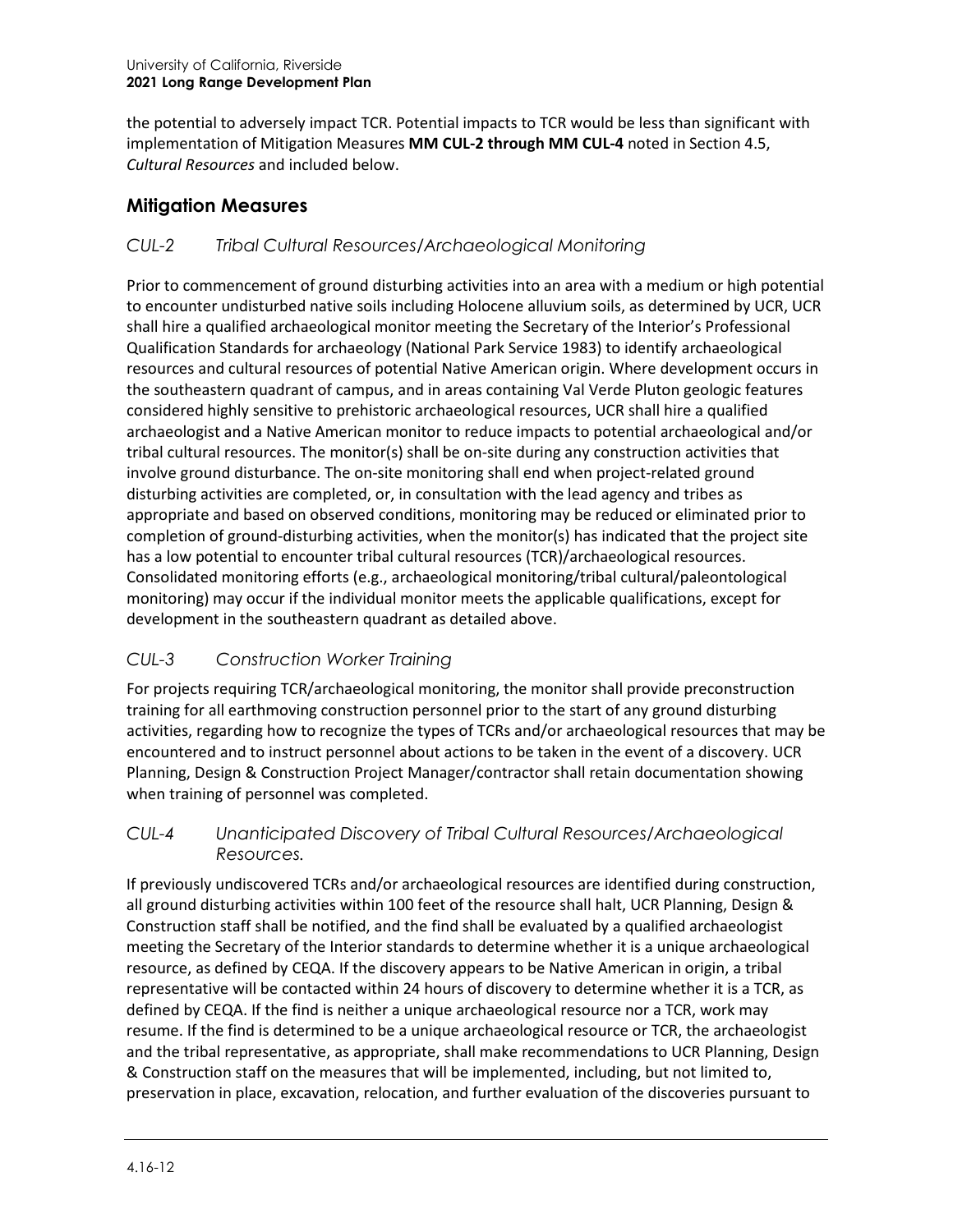CEQA. Preservation in place (i.e., avoidance) is the preferred method of mitigation for impacts to TCRs/archaeological resources. If UCR determines that preservation in place is not feasible, the archaeologist shall design and implement a treatment plan, prepare a report, and salvage the material, as appropriate. Any important artifacts recovered during monitoring shall be cleaned, catalogued, and analyzed, with the results presented in a report of findings that meets professional standards. Work on-site may commence upon completion of any fieldwork components of the treatment plan.

# **Significance After Mitigation**

Implementation of Mitigation Measures **MM CUL-2 through MM CUL-4** would reduce potential impacts to tribal cultural resources to **less-than-significant** levels, because mitigation would be developed in coordination with the appropriate federal, State, and/or local agency and tribes to avoid, move, record, or otherwise treat the archaeological resource appropriately, in accordance with pertinent laws and regulations.

# 4.16.4 Cumulative Impacts

A project's environmental impacts are "cumulatively considerable" if the "incremental effects of an individual project are significant when viewed in connection with the effects of past projects, the effects of other current projects, and the effects of probable future project" (*CEQA Guidelines* Section 15065[a][3]). The geographic scope for cumulative TCR impacts for the UCR campus include Cahuilla, Gabrieleño/Tongva, Luiseño, and Serrano territory. This geographic scope is appropriate for TCR, because TCR are regionally specific and determined by the local tribes. Cumulative buildout within the campus, including projects in accordance with various applicable planning documents would have the potential to adversely impact TCR. Cumulative development on the UCR campus would continue to disturb areas with the potential to contain TCR. Given the potential to damage these unknown TCR, cumulative impacts are considered significant without mitigation. Cumulative projects are reviewed separately by the appropriate jurisdiction and undergo environmental review when it is determined that the potential for significant impacts exists. In the event that future cumulative projects would result in impacts to known or unknown TCR, impacts to such resources would be addressed on a case-by-case basis and would likely be subject to mitigation measures similar to those imposed for this proposed 2021 LRDP as a result of the CEQA process. Cumulative impacts to TCR would therefore be significant.

As described under Impact TCR-1, development facilitated by the proposed 2021 LRDP would result in significant impacts without mitigation to unknown TCR, therefore the project's contribution is considered cumulatively considerable without mitigation. Mitigation Measures **MM CUL-2 through MM CUL-4** would reduce impacts to less than significant. Therefore, the project's **contribution to significant cumulative impacts to TCR would be less than significant with mitigation**.

# 4.16.5 References

- Bean, Lowell J. 1978. Cahuilla in California. *Handbook of North American Indians, Volume 8.* Robert F. Heizer, ed. and William C. Sturtevant, general ed. pp 550-563, Washington D.C.: Smithsonian Institution Scholarly Press.
	- \_\_\_\_\_\_.1990. Ethnography of the Toro Canyon Cahuilla. Prepared for George Berkey & Associates, Inc., Cultural Systems Research, Inc., Menlo Park, California.